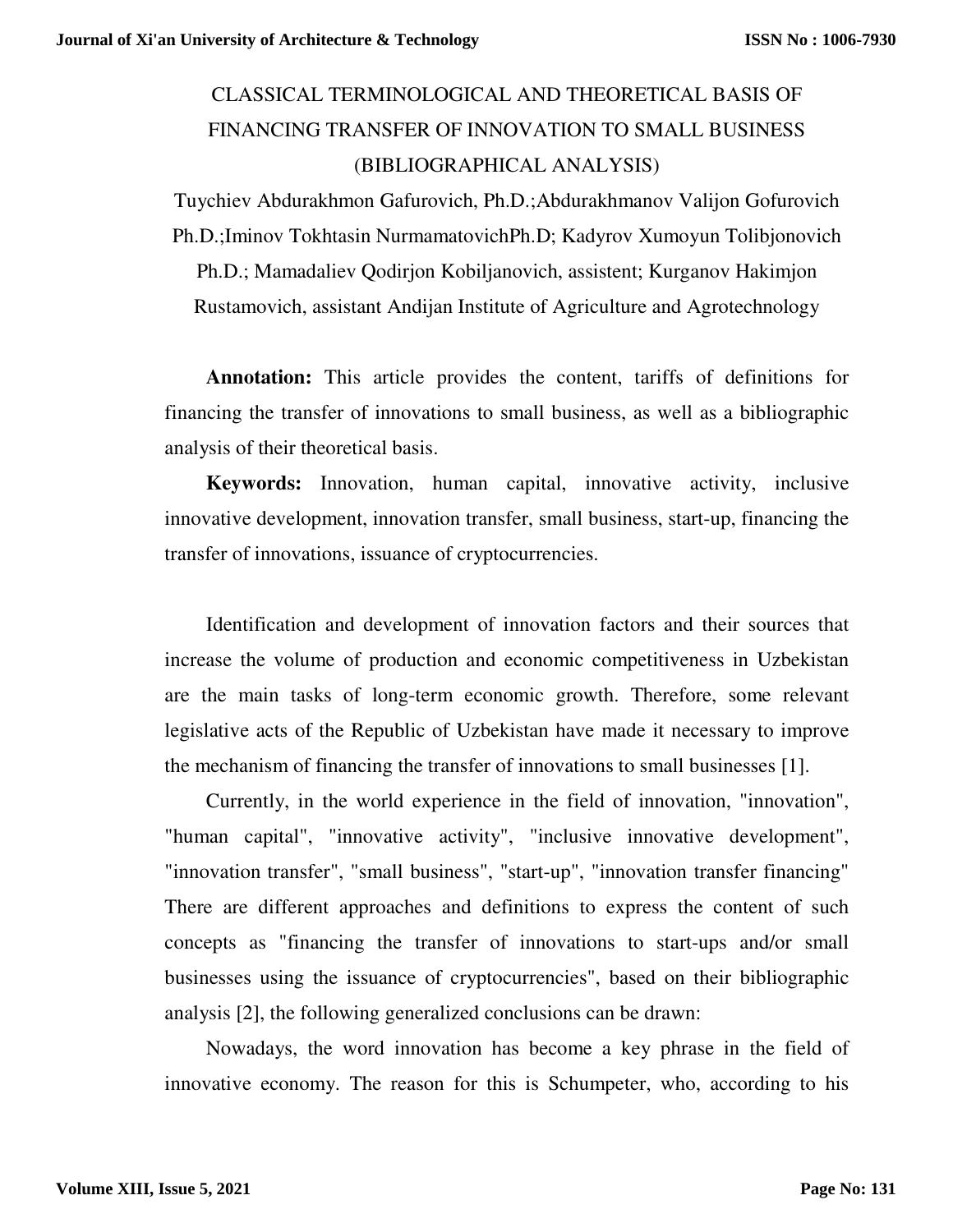famous work on the subject, recognizes that the most important factor in economic growth is innovation.

As business entities in developed and developing countries of the world need to quickly adapt and master new technological know-how in their activities, international competitiveness in western countries is achieved through the use of innovation factor (Heribert Meffert / Christof Burmann, 2012, p.396).

Innovation factor and related "innovation", "human capital", "innovative activity", "inclusive innovative development", "innovation transfer", "small business", "start-up (start-up)", "innovation transfer financing "," financing the transfer of innovations to start-ups and/or small businesses through the issuance of cryptocurrencies "," transfer and commercialization of business (including startups) taking into account the factors of intellectual property and its inclusion as innovation, financing of commercialization of intellectual property (investment) and its management, all definitions and concepts such as innovative economy can be considered and relied on as a formed terminological basis for the field of innovation.

Although some synonymous concepts differ in form (sentence structure and types and number of words in them), but their definitions are similar in content, the definitions of terms in scientific sources and national legislation are not fully standardized.

Although the law on innovation and innovative activity in Uzbekistan does not yet exist, in the legislation and regulations related to this activity and the strategy of innovative development of the republic, the relevant terms and concepts are legalized following international innovation practice and are being improved. Therefore, it is expedient to cite some definitions that are now recognized as classics in the field of international innovation.

The term and concept of "innovation" as an economic category was first introduced by Y. Schumpeter, who believes that innovation is a new combination of factors of production, defined by the entrepreneurial spirit, which is reflected in the following groups:1) application of new equipment, new technological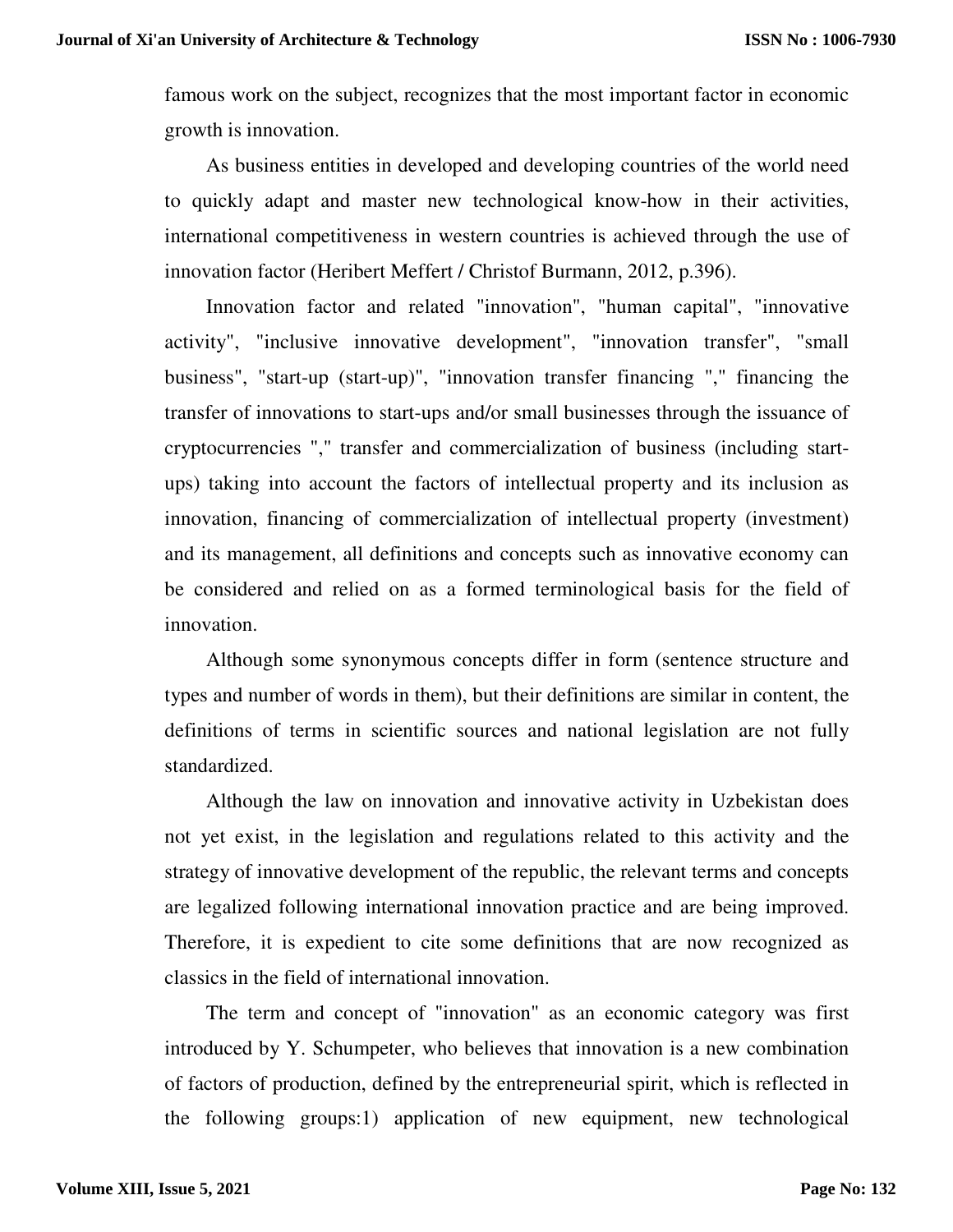processes or new market technologies of production; 2) introduction of a new (innovative) product; 3) use of new raw materials; 4) changes in the organization of production and its logistics; 5) the emergence of new markets for the sale of products [3].

From this definition, it is clear that the term "innovation" is not synonymous with the word "invention" because entrepreneurial activity means the use of existing tools on an entrepreneurial basis, rather than the creation of innovations. From this idea emerges the concept of the entrepreneur as an innovator, which, as a rule, is based on the newly introduced procedures in the field of products or services that allow to create a new market, meet new requirements. Innovations serve as unique tools for constant renewal in all areas of entrepreneurship.

A similar view was expressed by P. Draker: "... entrepreneurs are distinguished by an innovative type of thinking. Innovation is a special tool of entrepreneurship "[4]. At the same time, the task of the innovator-entrepreneur is to reform and revolutionize the method of production by introducing innovation into business. The essence of this is to recognize the newly introduced procedure and innovation as an integral part of entrepreneurship. The newly introduced procedure is the adoption of new techniques and technologies, improved, improved methods of organization and management.

Nowadays, the term "innovation" (in English innovation - innovation, the introduction of innovation, in Latin innovation - renewal) mainly means innovation, creation, and introduction of innovation, change, and it applies to all spheres of human life (social, economic, political, cultural, technical, financial, etc.) concerning newly created products, technologies, services and organizational and technical solutions of various nature or they're existing in the form of intellectual property (IMO), which is the result of creative activity as a resulting intellectual-economic-legal-information-based substance more efficient options that include specific modifications, additions, and improvements. In this case, intellectual property is a type of property created as a result of intellectual activity, an innovative product that is one of the objects of copyright and invention and has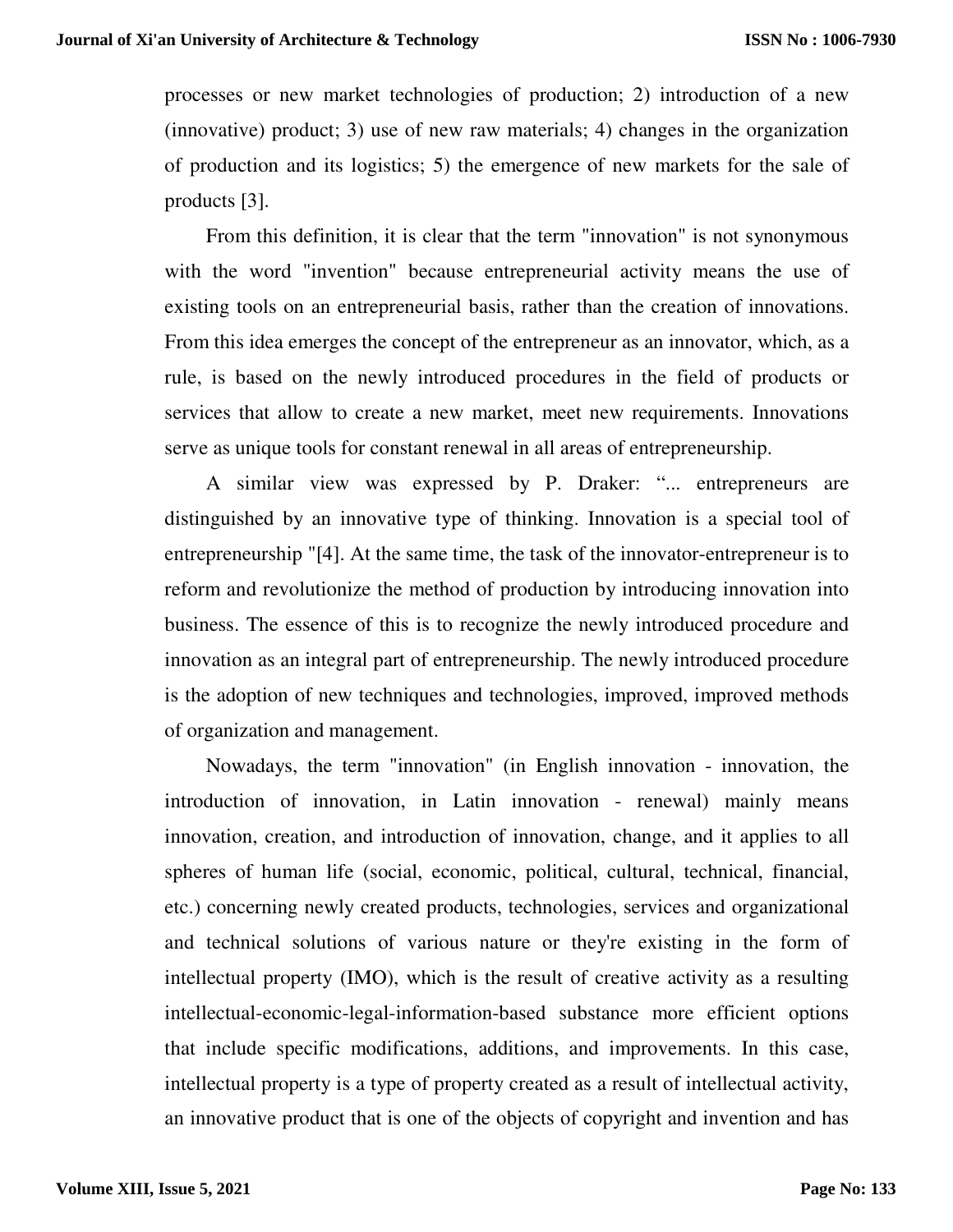the following characteristics: scientific and technical novelty, application in production, and commercialization.

The concept of innovation is the cost of invention, discovery, innovation, innovation, know-how, rationalization proposal, new or advanced idea, innovation, project and program, modernization, investment in research, creation of new equipment and technology, innovation, innovation, a means of constant renewal in all areas of business, and other types of innovation and renewal concepts similar in content to these terms.

Innovative activity is the process of innovation process aimed at achieving innovation and creating, implementing, and commercializing innovations that meet the requirements of competition and profitability under the influence of various factors based on a creative methodology that determines the welfare and development of society and socio-economic development of the country.

Innovation transfer is an important part of the innovation process, which is the beneficial distribution of formalized innovations in social and economic spheres, including business. consumer entrepreneur (business entity) - intellectual property market relations. Technology transfer involves the commercialization of scientific developments (IMOs).

The transfer and the commercialization of its content will make sense if the innovative technology (innovation) reaches the consumer and both parties achieve their goals. To do this, usually, four parties are involved in the transfer process.

Innovative product definition - product innovation is defined differently in theory and practice. This refers to the modification processes associated with the creation of a new product by an enterprise (see Schmitt-Groh 1972, Seite.25 ff.). These change processes can occur in all areas of the enterprise.

Innovative processes are described as "new combinations through the production of a particular product that is cheaper, higher quality, safer, and more easily assimilated" (Hauschildt / Salomo 2011, p.5). Innovative processes involve changes within the enterprise, not just the process of selling a product on the market or increasing the value of a product. The term "new product" can always be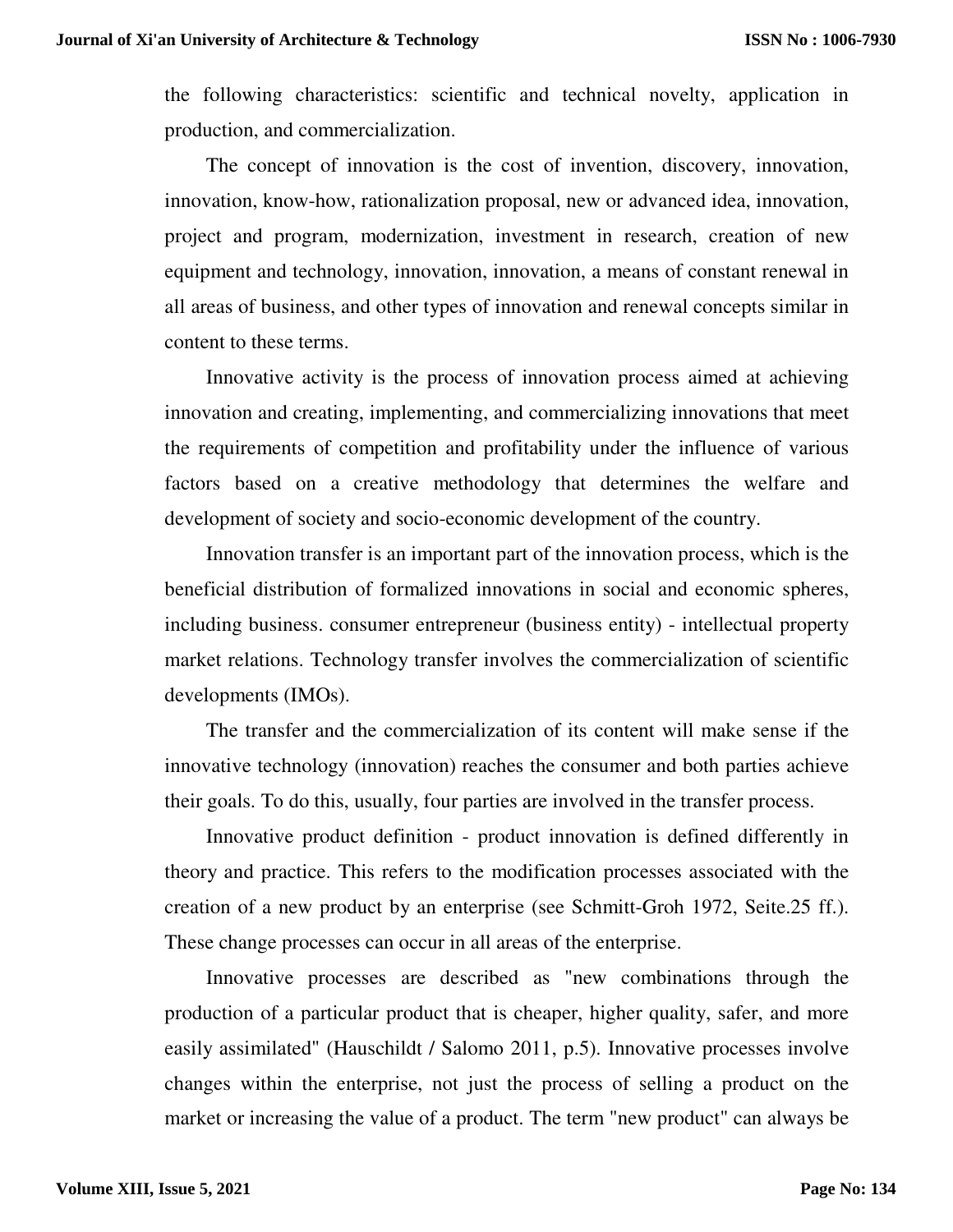considered relative. For a closer description of innovative products, the following four criteria can be identified: Subject dimension - for whom is it new? by intensity criterion (Intensitäts dimension) - level of novelty? by time criterion (Zeit dimension) - how long does the innovation period of innovation last? Raum dimension - new in which field?

Technology transfer - is the official transfer of new technologies and innovations to the commercial sector on a commercial basis. Or it is a system of targeted relationships between at least two partners in the process of innovation activity, one of which officially transfers the innovation to the other directly or through an intermediary (consultant, technology transfer centers, etc.).

The innovative university model (in the form of a triad), which provides comprehensive support for innovative activities and integrates innovative technologies and business processes, consists of vocational education, retraining and advanced training; development of the regional industry through technology transfer (operation of technology parks, incubators, consulting centers); the share of the educational institution as an employer in the development of the region. The components of this triad differ mainly in the level of innovative development, factors, education system, and characteristics of each country.

Strategic cooperation of universities with real manufacturing enterprises for training in the field of scientific and innovative activity is carried out through the use of various organizational forms and models [5]. These models will help address the region's demand for human resources, new technologies, and developments.

Technology transfer can be formal or informal. The official includes sale of a license for the use of technology (licensing); establishment of joint (jointly with residents or non-residents) production; creation of small innovative and start-up firms; creation of spin (spin-off) companies; consulting, technical and analytical services; research, development or experimental-technological (ITT) work, etc.

Informal technology transfer includes academic exchange; stakeholder meetings (e.g., innovation fairs, conferences, presentations, etc.); experience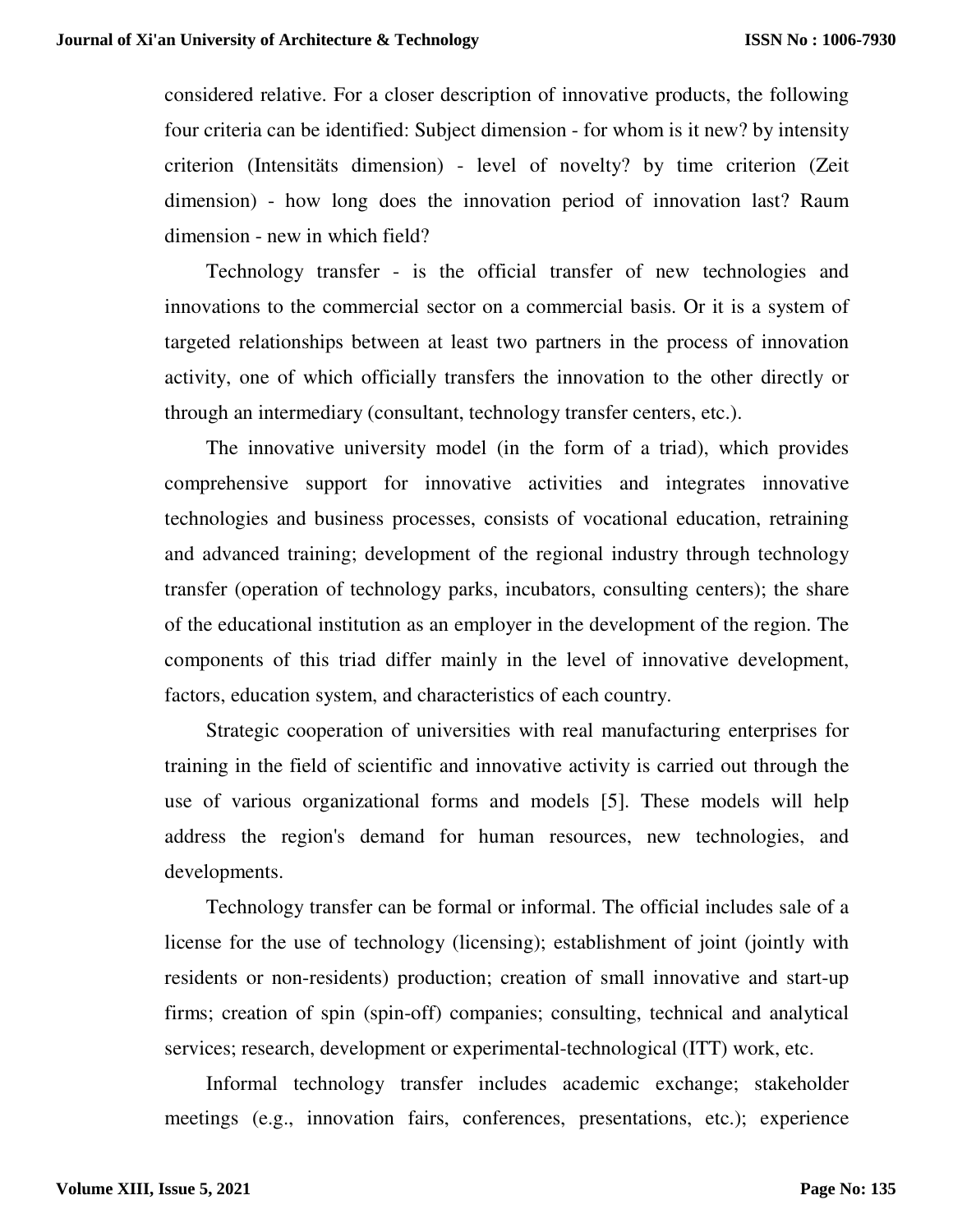exchange programs; joint training and educational programs; order work and consulting; laboratory and equipment rental; scientific and technological parks; social networks.

Forms of technology commercialization: transfer of ownership of intellectual property (issuance of a patent or sale of a license to use the technology); performing research, development, or experimental-technological (R&D) work based on order; creation and sale of computer programs and databases; creation of companies or joint ventures that support innovation; publication of scientific monographs and articles, educational materials.

Technology transfer and commercialization are mutually exclusive:

- technology transfer implies the mandatory transfer of technology by innovators to the recipient of the assimilation in the production, in which case both parties do not have to seek benefits (for example, such a situation is reflected in the transfer of environmental technologies);

- commercialization of technology does not require the involvement of third parties (intermediaries), requiring the benefit of the owner of the innovation and the recipient.

In this case, the transfer potential is formed: the technology is sufficiently prepared for the transfer; the presence of a benevolent group and intermediaries who can help create innovation or facilitate the transfer; attention to technology from the perspective of the innovation market; accuracy of commercialization terms; availability of recipients willing to purchase the technology.

The potential for commercialization is the actual value of the development (innovation); the possibility of obtaining several additional products and efficiencies; market availability; ability to increase competitiveness; availability of applications in production.

The potential of the recipient's technical and non-technical capabilities in transfer and commercialization should be determined. In general, the following sources of information are used to find partners in the transfer and commercialization process: employees, customers, consumers, competitors,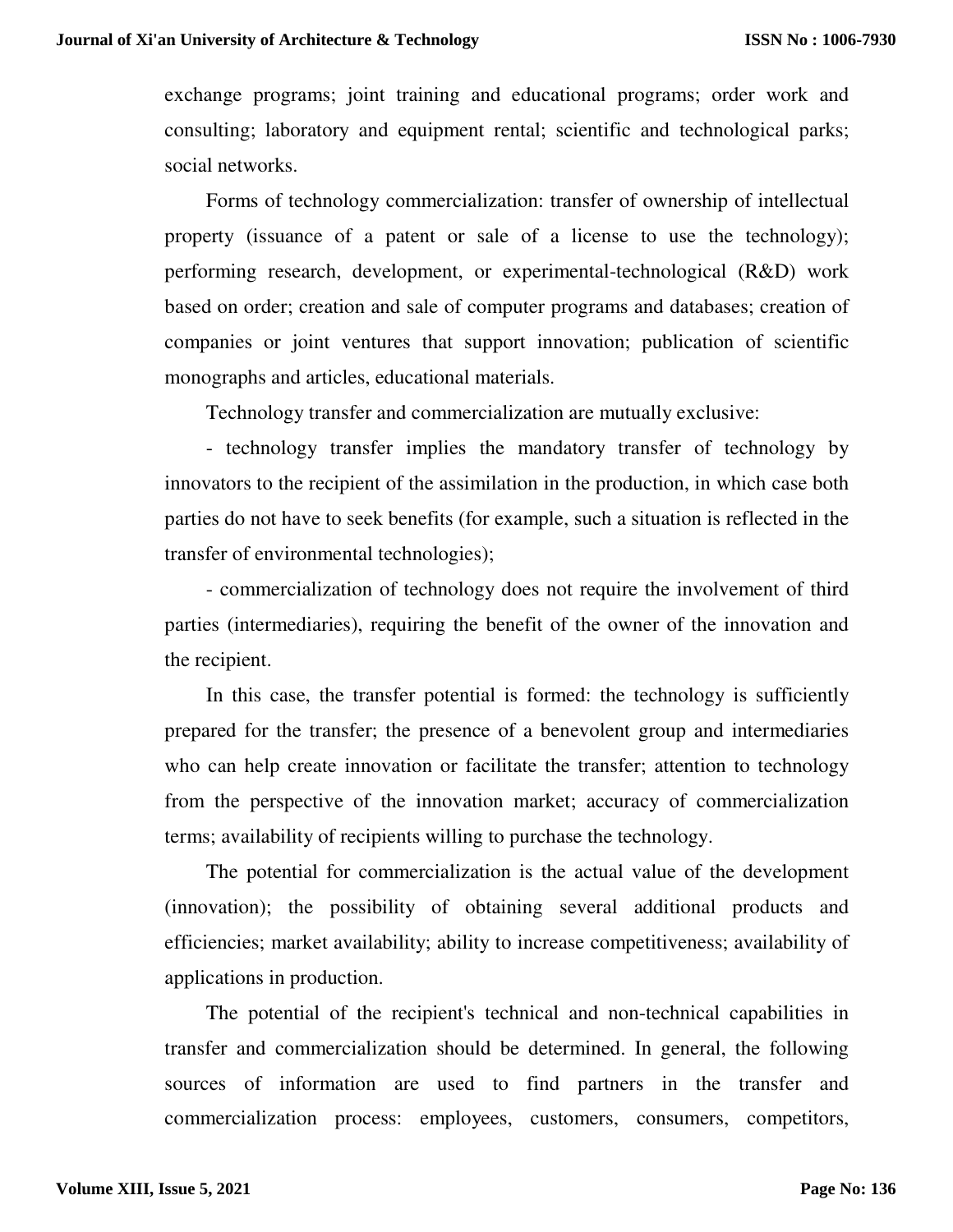conferences, directories and databases, associations, consultants, banks, venture funds and venture capitalists, scientific literature, media, etc.

The commercialization of innovations is the transfer (transfer) of an IMO to a manufacturing or service sector for profit, which includes activities on active marketing of innovative products, innovation management [6], and systemic financial engineering [7].

Without denying the existing classification approaches to innovation, it can be divided into two major groups: fundamental and applied innovations.

Internal innovation - is an object of intellectual property created by a business entity (company, firm, start-up) for its benefit and at its own expense or as a result of research and innovation (R&D) activities.

External innovation - is an object of intellectual property, the license of which is officially purchased by a business entity (company, firm) through the market of innovations for its intended purpose.

Thus, it can be said that the terms and concepts included or expected to be included in the normative legal acts of Uzbekistan are likely to be improved in the future and have a standard form and content following international terminology.

Because only the issuance of laws and regulations based on strict (standardized) terminology and theoretical views will be able to express the content of the innovation field and innovation market, as well as the methodology, laws, and rules of conduct appropriate to innovation.

Small business innovation transfer financing can be defined as external (outsourcing - outsourcing, ie external-source-using a combination of words) and internal (insourcing - insourcing, ie inter-source-using) means the use of an internal source of funding) can be divided into methods.

Sources of financing the transfer of innovation to business can be the state, financial institutions, private investors, and own funds of the business entity.

Loans (including tax credits), securities, cryptocurrencies, subsidies, cash can be used to finance the transfer of innovation to business.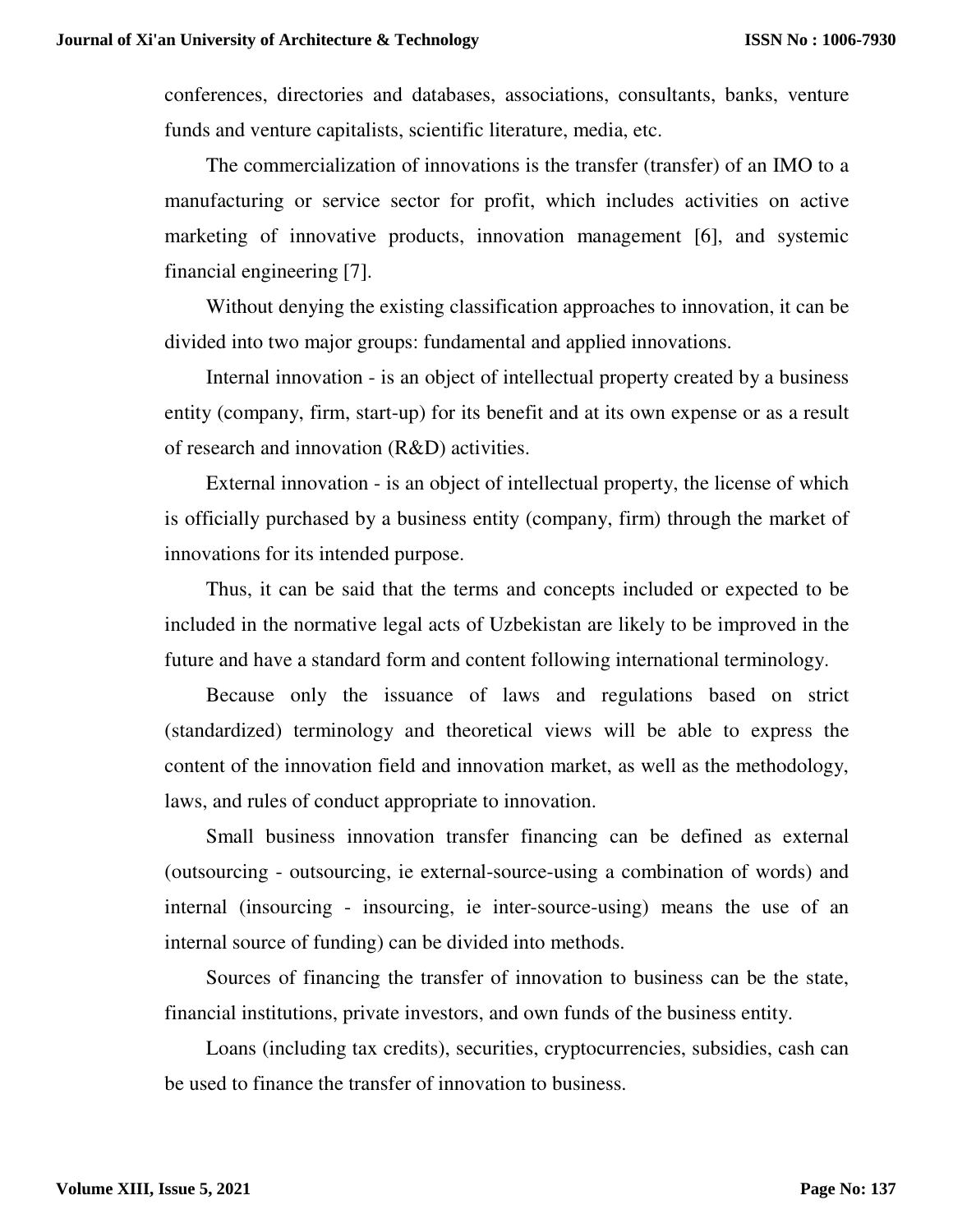The theoretical and methodological basis of innovative economic growth in Uzbekistan, including innovation and innovation activity, and the mechanism of functioning of the innovation market are not fully formed, respectively, insufficient solutions to study the relationship between innovation and business and economic development in our country.

At the same time, in the context of modern macroeconomic policy of the state, the economy of our country and its regions should be encouraged to support the modernization and innovative development of industrial sectors and small businesses, stimulate domestic and foreign demand for products and intensify the transfer and commercialization of its results, the issues of increasing the effectiveness of the mechanism of financing the transfer of innovations to small business in the context of modernization of the national economy in general, and regional production in particular, based on investments have not been studied as a separate research object.

The Rommer model (like the Menkyu model), on the other hand, reflects a basic need for human capital. The first generation of the endogenous growth model (Agion, Howit, etc.) interprets the need to expand the economy based on the mechanism of innovation support for growth - the involvement of new research designers and engineers in expanding the capacity of the research network.

At the same time, special attention is paid to the transfer of technology in the Sanchez model.Several theories have different interpretations of the impact of knowledge and innovation on long-term economic growth. For example, endogenous growth models and Schumpeter models that take into account the generational factors of development are based on the idea of a constant benefit (return) from the amount of knowledge accumulated. Within the semi-endogenous growth models, the idea of a declining return (profit) (similar to the idea of a declining return of labor and capital factors in the Solow model) is applied. Accordingly, the following conditions for achieving long-term growth will also change the need to increase the scale of the R&D sector and the efficiency of its application (semi-endogenous growth model); The need to increase the capacity of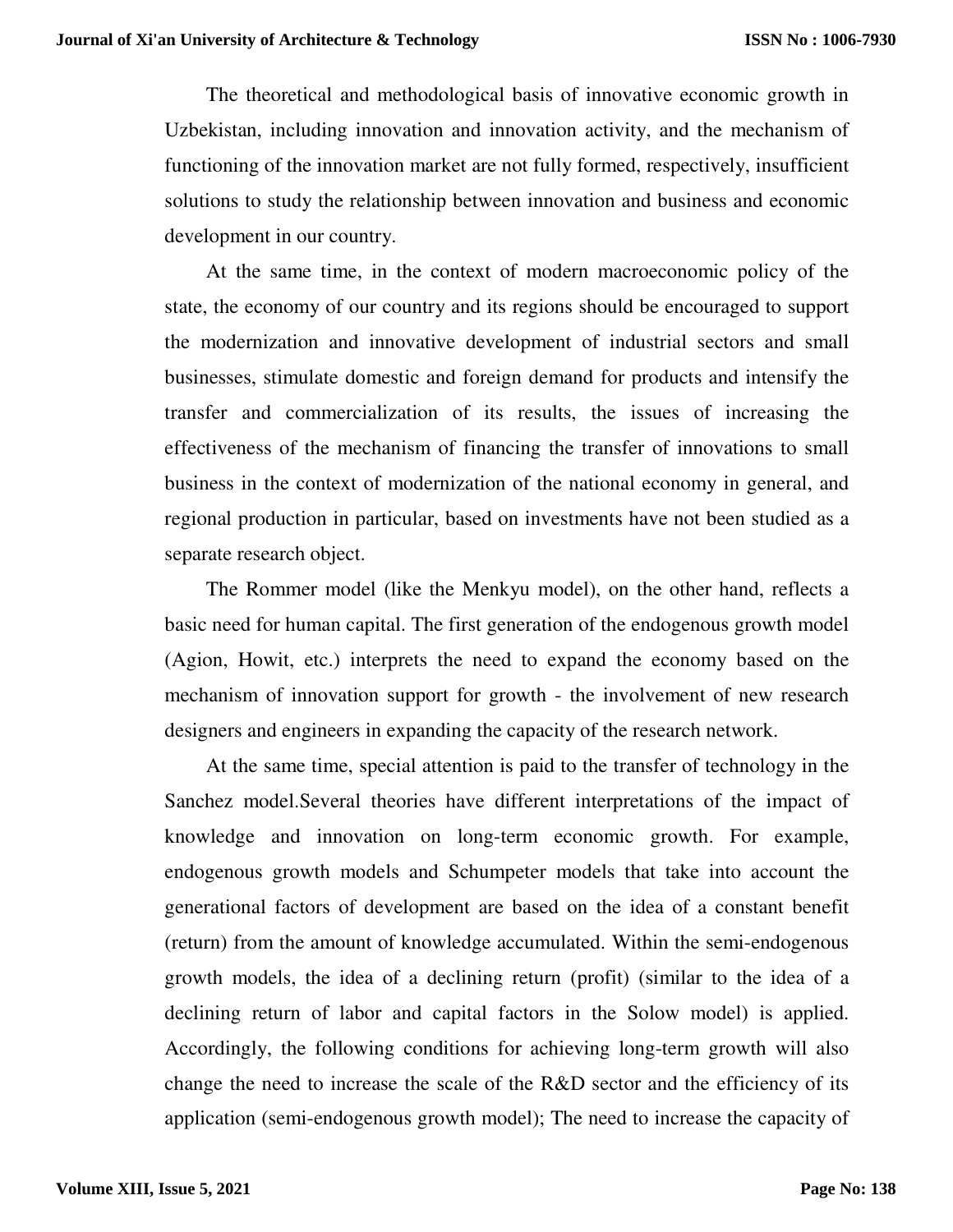the R&D sector (Schumpeter model). In addition to these views, some researchers (Romer, 1986; Lucas, 1988; Rebelo, 1991; Grossmann, Helpman, 1991; Barro, Salai-Martin, 1995; Bazu, Weil, 1998; Lucas, 1993; Ventura, 1997; Zayra, 1998; Bonfilioli, 2005; Madsen, 2009) argued that endogenous growth models need to take into account financial factors, the degree of liberalization and reform, the quality of public institutions, the openness of the economy, the periodic reversal of the crisis.

An analysis of the results of the practical application of endogenous growth model theories to assess the prospective development of different countries has shown that a country must test alternative hypotheses based on different theoretical approaches to their specific type. At the same time, studies based on interstate comparisons [8] and assessment of the quality of available resources in the context of activating the innovative factor that increases economic growth rates were first considered on the example of R. Solow and Y. Schumpeter models.

It should be noted that currently, with the support of grants from international organizations, four research works have been conducted by centers and institutes to study the issues of innovative development of Uzbekistan and develop appropriate systematic theoretical approaches to their solution [9]. In this study, taking into account the conditions of Uzbekistan, models taking into account the R&D development sector, the World Bank, and SWOT analysis methods were used with some conditional constraints. In particular, in the first study (conducted in 2007) in the analysis of the innovation sector of Uzbekistan, the method recommended by the World Bank to assess the knowledge economy was used. At the same time, based on the World Bank's sparse (inaccurate and incomplete) statistical database on Uzbekistan, an attempt was made to assess the scientific volume (potential) of the national economy using an important indicator of research and development (R&D). The study notes that there are no accurate and complete statistics on ITTKI expenditures in Uzbekistan and that no R&D indicator has been formed until 2007, and provides international experience (mainly Finland, USA, Taiwan, Israel, and some other countries) that is useful for Uzbekistan to support innovation.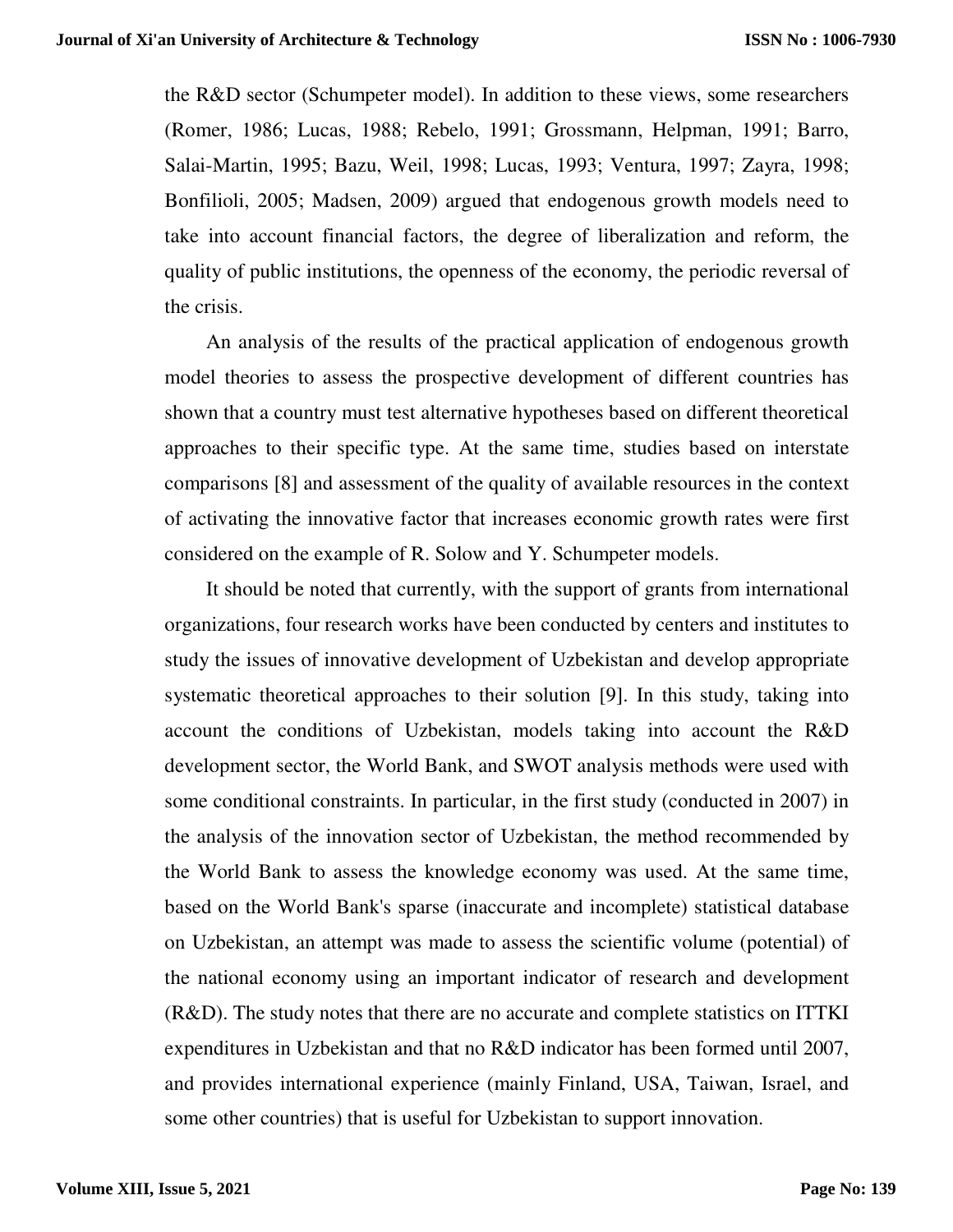Several studies have been devoted to the problems affecting small businesses and their innovative development, including the UNDP Analytical Statement [10]. But now the economy of our country and its regions in the context of modern progressive macroeconomic policy of the state to stimulate the modernization and innovative development of industries and small business, to stimulate domestic and foreign demand for products, to intensify the transfer and commercialization of innovative activities and their results. The issues of increasing the effectiveness of the mechanism of innovation transfer and commercialization of small business in the context of modernization of the national economy, especially regional production, based on investment, have not been studied as a separate object of research. At the same time, the correct choice of factors for the development of the country's economy based on the model that determines the innovation factor is not only theoretical but also very important practical. Based on this research, it is possible to discuss how much a country is capable of developing its economy (according to one or another theoretical approach performed using the statistics of a state or group of states that is close to its structure and level of development). For example, an analysis of approaches based on the Schumpeter model shows that positive results have been achieved in India. Test results based on relevant statistics from six advanced countries in Asia (China, India, Japan, Korea, Singapore, Taiwan) show that there is a strong long-term relationship between manufacturing and research in these countries [11]. However, it should be noted that these models represent only a change in the TFP (Total factor productivity) indicator.

Along with these indicators, the GII (Global Innovation Index) and GCI (Global Competitiveness Index) are currently used, which allow comparative comparison of the results of innovation activities of different countries. The structure of the GCI indicator and the composition of its elements are close to the corresponding components of the global competitiveness index.

At present, the issues of innovation transfer to small businesses and increasing the effectiveness of the content and mechanism of its financing are being studied as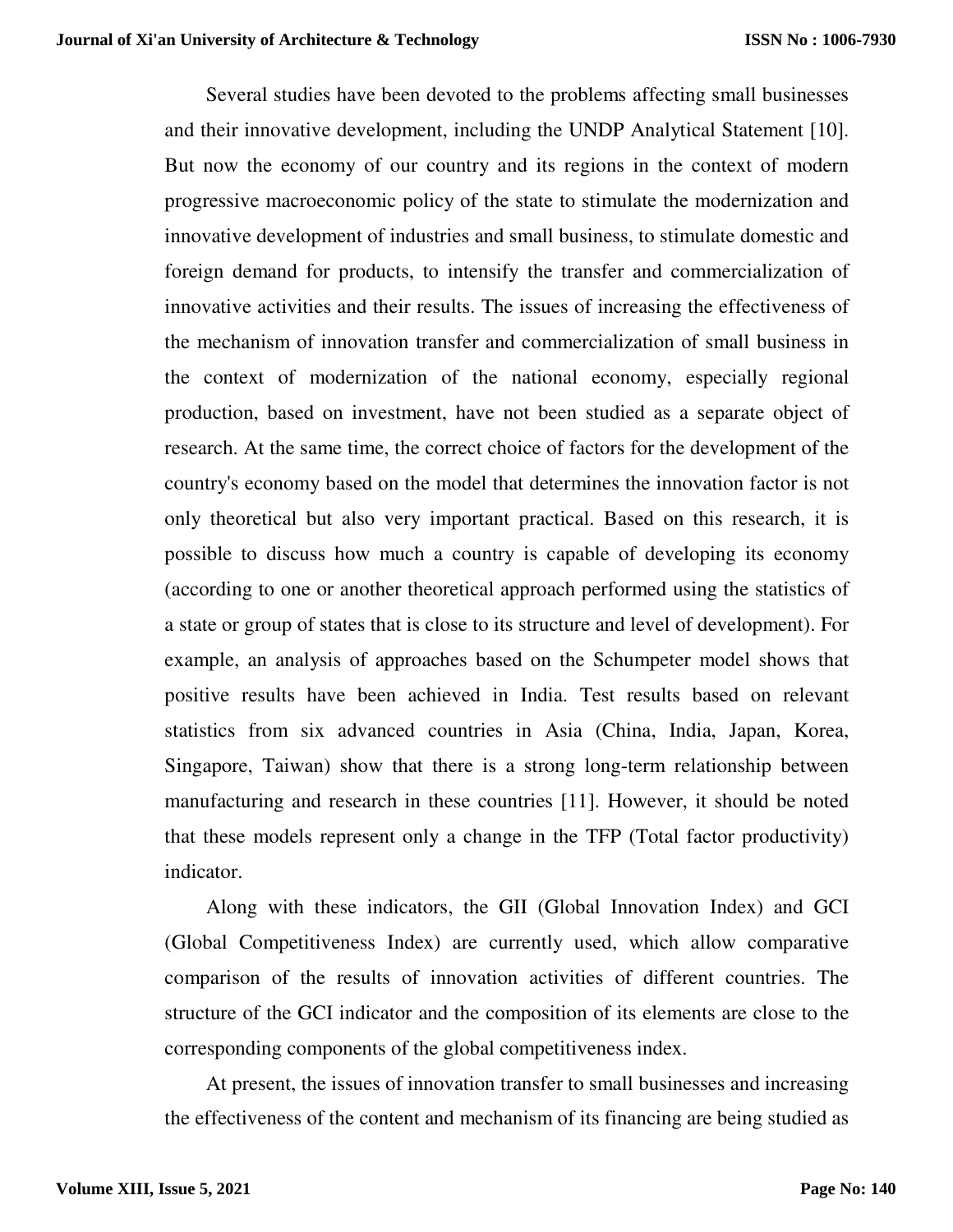a separate object of research. However, they have an intellectual basis, economic content, legal framework, technical, technological, and information support, and at the same time innovation, which is the basis and means of the wealth of society, the product of the market of innovations, innovative activity, and competition. is viewed as an object of the innovation market without being considered as a separate substance. Such a situation is formed by the elements of the national innovation system, but it cannot be called perfection. However, Sh.Sh. According to Shahazami [12], the fair value of an intellectual property subject matter (IMO) depends on its real value and objective value, the IMO-related value assessment services market and innovation market, and the socio-economic systematology in which these markets interact with the real economy. is not considered complex from a multi fan perspective on modern property.

The urgency of modernizing economic systems and scientifically-based solutions to the problems of innovative development requires the development of a specialized concept of financing innovation processes. In this regard, the direct copying and implementation of a model of reforms that have been successfully implemented in one or more countries for the economy of any country have usually faced certain difficulties.

Financing of innovation development processes is one of the important directions of cash flows in this area. increases the country's international competitiveness, meets the social and economic needs of society. At the same time, the mechanism of financing innovation processes serves as a basis for the distribution of investment resources and the regulation of the economy as a basis for the transition to innovative development.

Innovative development processes are carried out in two directions. In the first direction, the traditional functions are performed: investment, analytical, regulatory, consolidation, and control; in the second direction, there is special knowledge that specifically reflects the requirements for the activation of intellectual capital.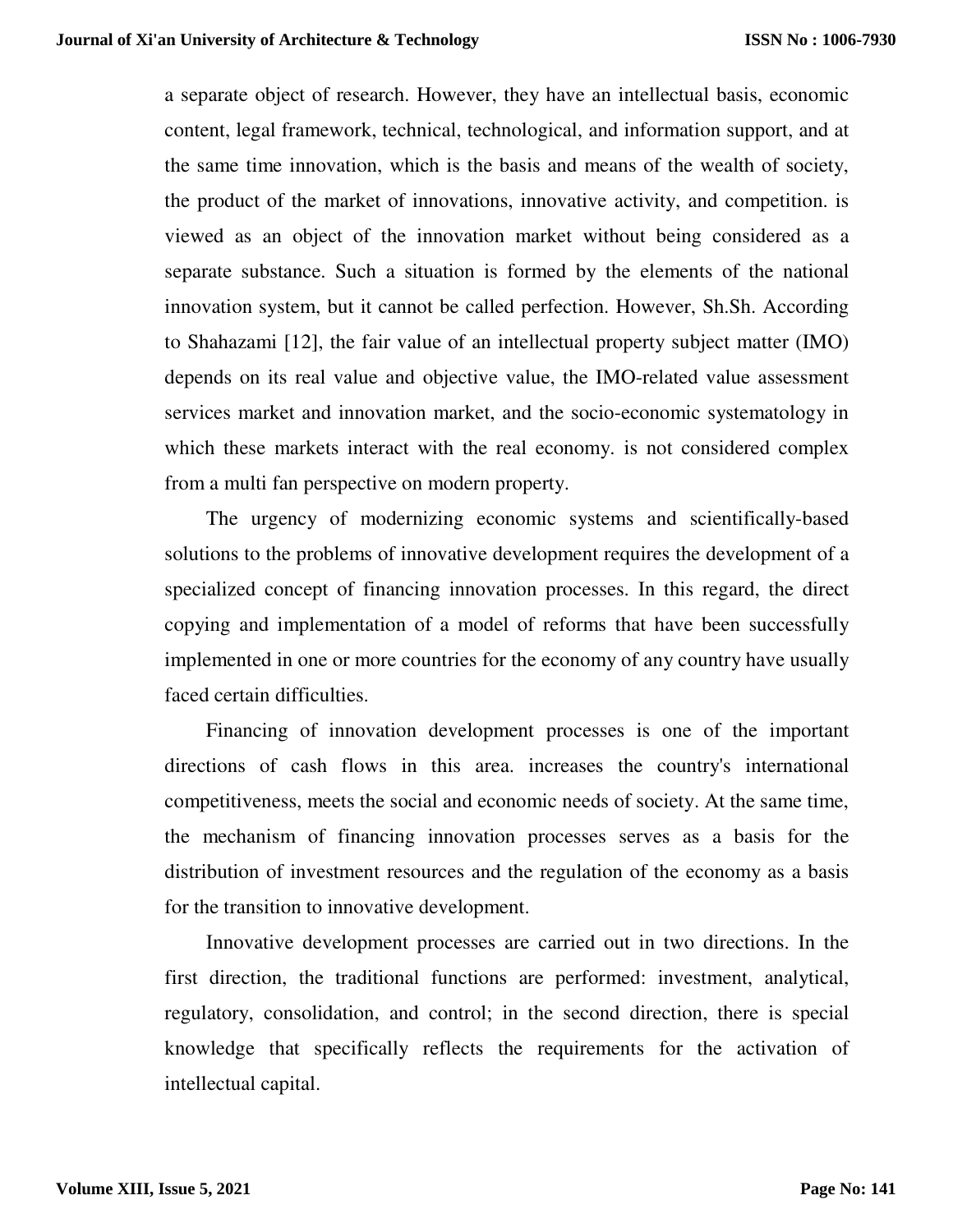The process of financing innovation is divided into three components, namely: 1) management of multiple and interrelated processes of finding and accumulating investment resources; 2) implementation of cooperation between the parties to the process on an institutional basis based on legislation; 3) implementation of financing of innovative activity in two stages, an ie increase of financial flow, improvement of institutional reforms.

In the context of deep economic and social reforms in Uzbekistan, serious attention is paid to the development and implementation of science, technology, and innovation policy, which is an important tool for the implementation of these reforms. This policy creates the organizational conditions and economic and legal mechanisms for the development of scientific and creative and innovative activities, as well as the innovation market. In this regard, Uzbekistan is working to develop innovative activities and innovation transfer. In particular, the promotion of the introduction of innovations in production and the guarantees of protection of intellectual property rights is a solid basis for the development of innovative activities. However, the trends of innovative development in Uzbekistan have not been sufficiently studied, and there are few studies in this area, which do not fully and see the aspects of business and regional economic development concerning the innovation factor. At the same time, the terminological apparatus, theoretical and methodological basis, as well as the practice of innovation and the economic content of its transfer is constantly improving under the influence of various factors.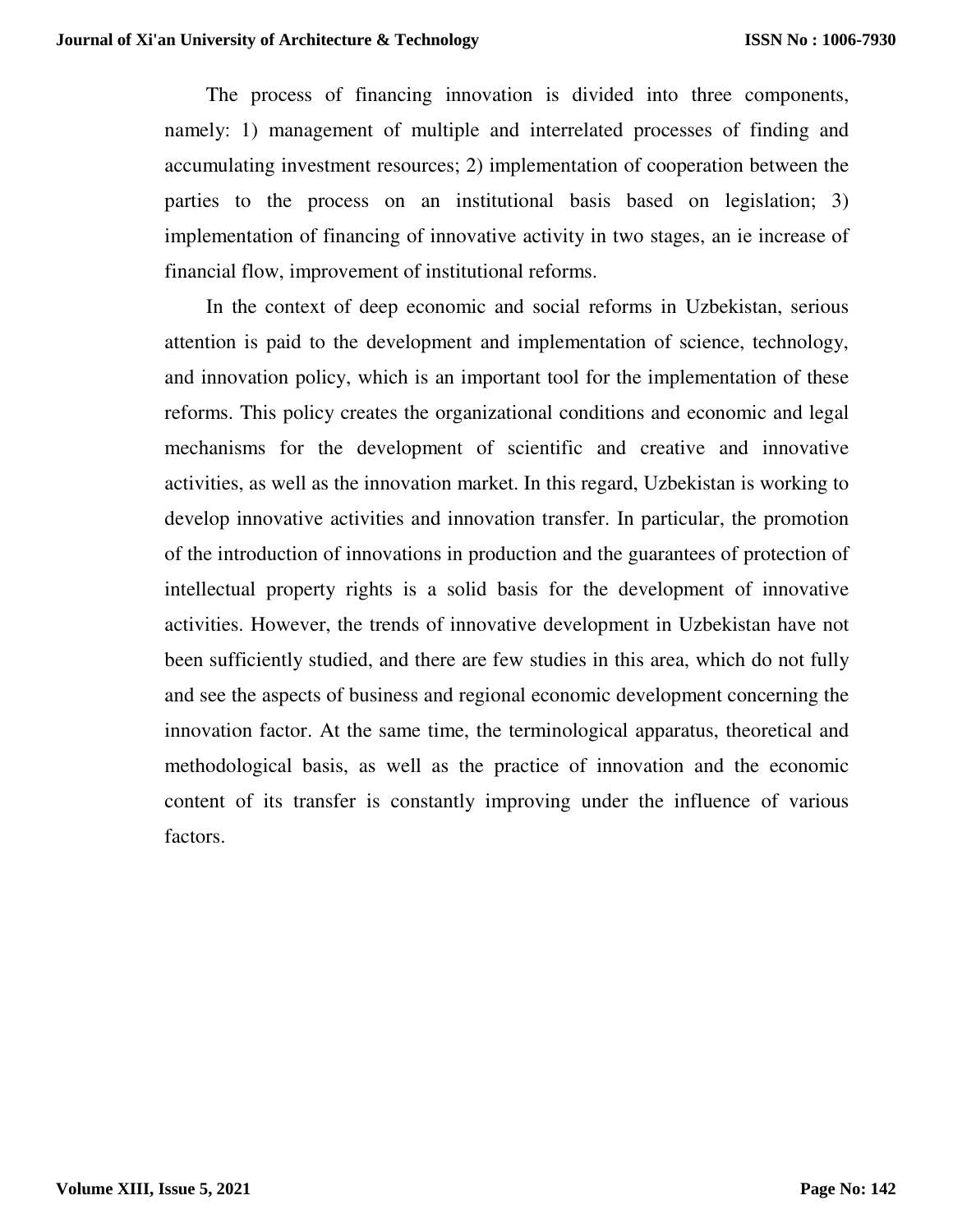## **References**

[1]. PF-5635 of the President of the Republic of Uzbekistan dated January 17, 2019 "On the State Program for the implementation of the Action Strategy for the five priority areas of development of the Republic of Uzbekistan in 2017-2021 in the" Year of Active Investment and Social Development ", September 21, 2018" 2019- Decree No. PF-5544 "On approval of the Strategy of innovative development of the Republic of Uzbekistan in 2021" and Decree No. PF-5583 of November 24, 2018 "On additional measures to improve the financing of projects in the field of entrepreneurship and innovation", May 7, 2018, and on Additional Measures to Improve the Mechanisms for Introducing Innovations in the Field "and PQ-3698, etc.

[2] Tuychiev A.G'. Improving the mechanism for financing the transfer of innovation to small businesses. Dissertation.-TMI .: 2020.-143 p.

[3] .Shumpeter Y. Teoriiekonomicheskogorazvitiya (Issledovaniepredprinimatelskoypribyli, kredita, protsentaitsiklakon'yunktury) .- M .: Progress, 1982; Shumpeter Y. Capitalism, Socialism and Democracy, 1942.

[4]. Draker P.F. Market: as vyyti v leader. Practice and principles. -M .: BukChemberInterneshnl, 1992.

[5] .Puzankov D.V., Vakhabov A.V., Kutuzov V.M., Muravev A.V., ShestopalovM.Yu., Ryjov N.G., Terenteva I.S., Shoxa'zamiySh.Sh. . Models of management of nauchno-innovatsionnoydeyatelnostyuvuzov./Monograph.-T .: Iqtisod-moliya, 2006.-242 p.

[6] .AvrashkovL.Ya. Innovative management: Textbook. - M .: INFRA, 2005; Utkin E.A., Morozova N.I., Morozova G.I. Innovative management. - M .: AKALIS, 1996.

[7] .Shoha'zamiySh.Sh. Systemic financial engineering./ Monograph.-T .: Science and Technology, 2012.-796 p.

[8]. Sergio Cesaratto "Endogenous growth theory twenty years on a critical assessment", n.559-Marzo, 2009.